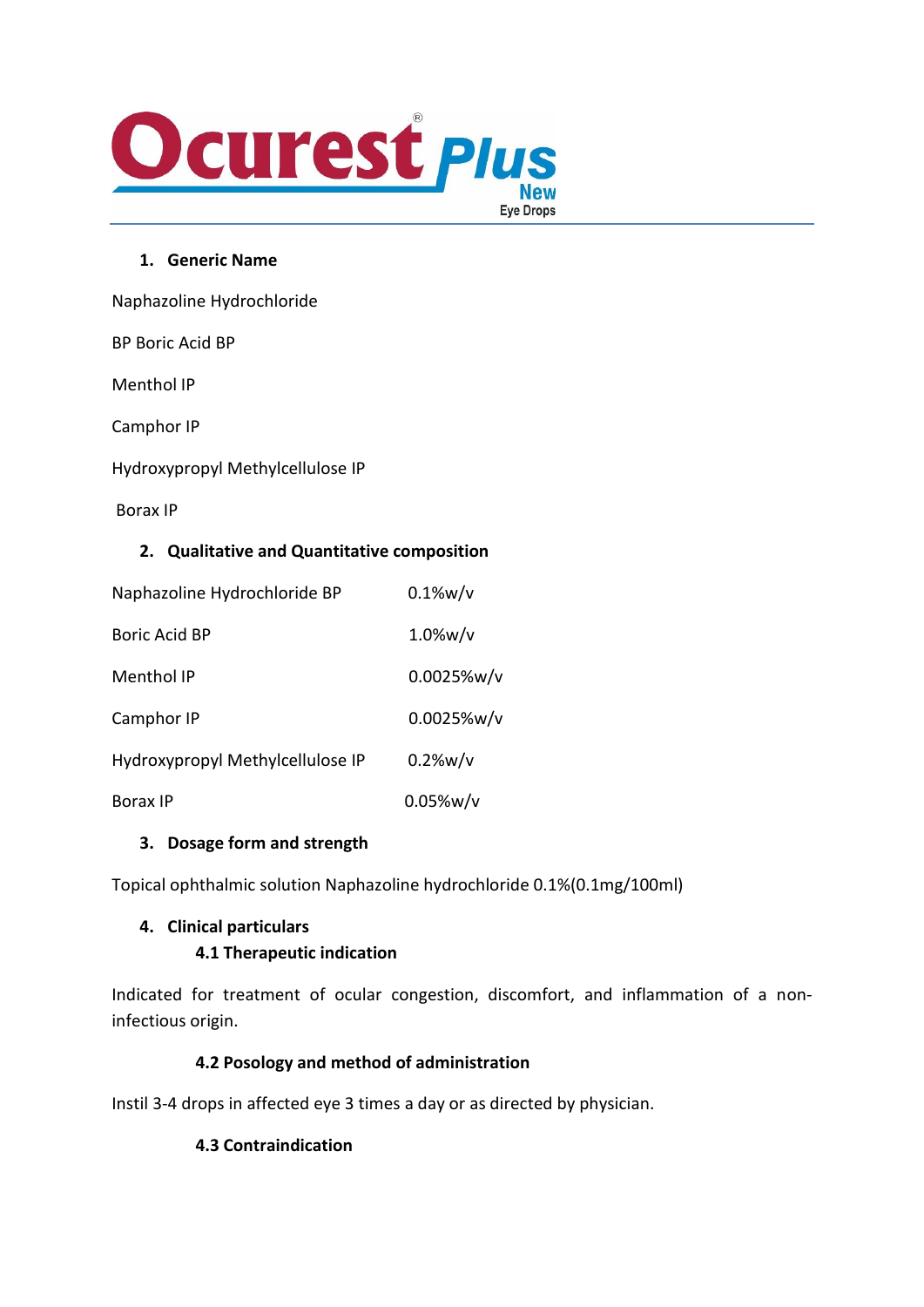The use of Ocurest plus New Eye Drops is contraindicated in patients with:

- Hypersensitivity to any of the ingredients of the formulation.
- Prescription of MAO inhibiting compound.
- If irritation persist or increases, consult physician.
- Caution is advised in patient with Closed-angle glaucoma, hypertension or cardiac disease, hyperthyroidism, diabetes mellitus and ocular infection or ocular trauma.
- Limit alcoholic beverages.

## **4.4 Drug interactions**

Concurrent use of maprotiline or tricyclic antidepressants and Naphazoline may also potentiate the pressor effect of Naphazoline. Patients under therapy with MAO inhibitors may experience a severe hypertensive crisis if given a sympathomimetic drug.

## **4.5 Use in special population**

- Pediatric: Avoid or use with caution.
- Geriatric: Use with caution.
- Liver impairment: There is no data available. Doctor consultation is advised.
- Renal failure: Caution to be advised in patients with severe impaired renal function.
- Pregnancy and lactation: Naphazoline is classified as FDA pregnancy category C. It is not known if the drug can cause fetal harm when administered to a pregnant woman. Limited data have not demonstrated a clinically significant effect on the foetus during first trimester exposure of naphazoline; however, other sympathomimetic drugs have been associated with minor malformations, inguinal hernia, and clubfoot. Ocurest plus New Eye Drops should be given to a pregnant woman only if clearly needed. It is not known whether Naphazoline passes into breast milk. Consultation doctor before breast-feeding is advised.

## **4.6 Effects on ability to drive and use machine**

Patients should be cautioned against engaging in activities requiring complete mental alertness, and motor coordination such as operating machinery until their response to Ocurest Plus Eye drop New is known.

## **4.7 Undesirable effects**

The common side effects are: Mydriasis, Eye irritation, Eye pain, Vision blurred.

## **4.8 Overdose**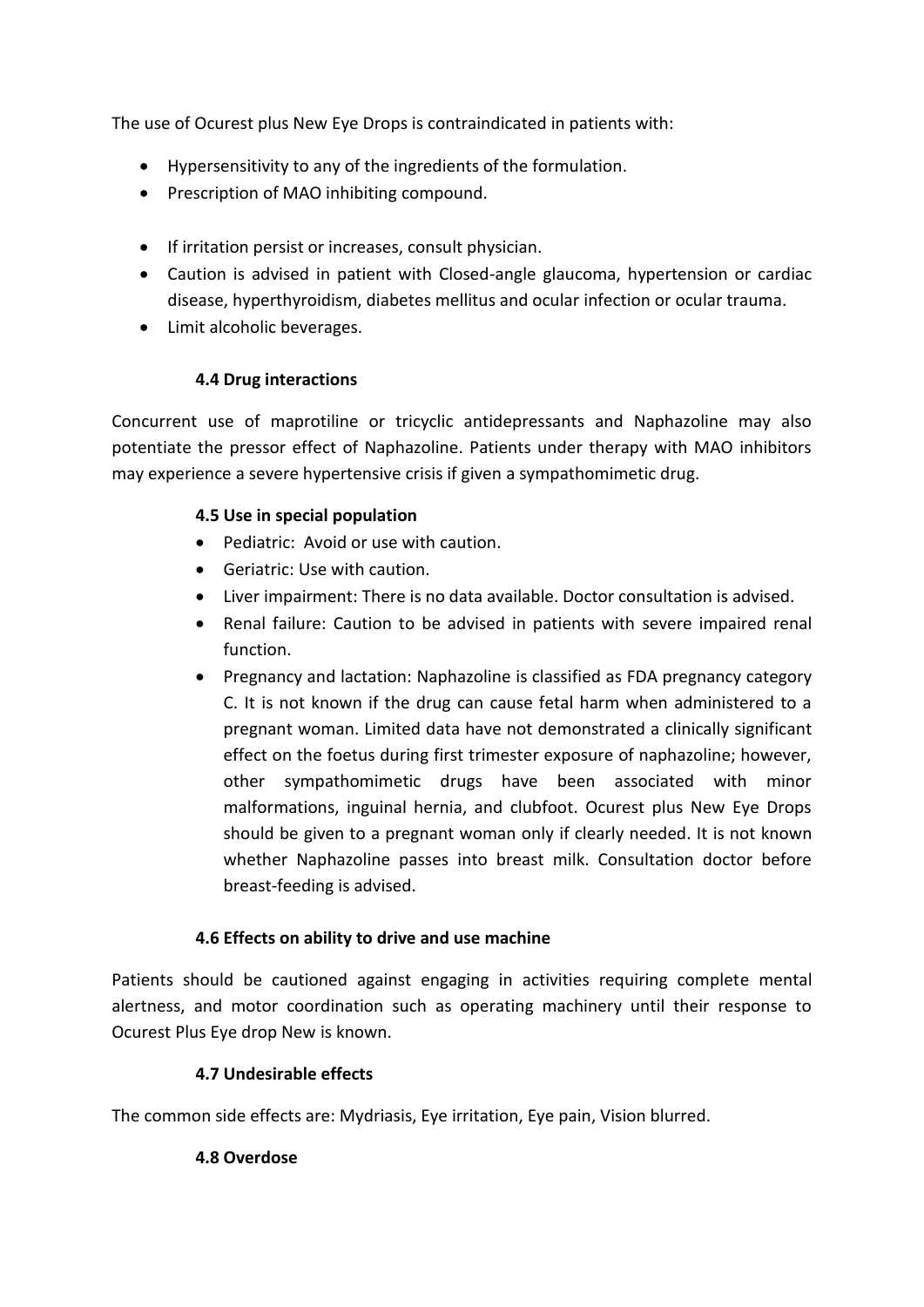There is limited experience of overdose with Ocurest Plus New eye drops. Initiate general symptomatic and supportive measures in all cases of overdosages where necessary.

# **5. Pharmacological properties 5.1 Mechanism of action**

Naphazoline constricts the vascular system of the conjunctiva. It is presumed that this effect is due to direct stimulation of the drug upon the alpha-adrenergic receptors in the arterioles of the conjunctiva resulting in decreased conjunctival congestion.

HPMC keeps eyes lubricated and can relieve any dryness and pain.

Boric acid has weak bacteriostatic and fungistatic properties. It used to soothe, cleanse, and refresh irritated eye.

Menthol and camphor give cooling and soothing effect in eye.

Borax helps in moisture retention.

# **5.2 Pharmacodynamic properties**

Naphazoline is a direct acting sympathomimetic adrenergic alpha-agonist used to induce systemic vasoconstriction, thereby decreasing nasal congestion and inducing constriction around the conjunctiva. The sympathomimetic action of Naphazoline constricts the smaller arterioles of the nasal passages, producing a decongesting effect. Naphazoline ophthalmic causes constriction of blood vessels in the eyes. It also decreases itching and irritation of the eyes. Naphazoline constricts the vascular system of the conjunctiva. It is presumed that this effect is due to direct stimulation action of the drug upon the alpha adrenergic receptors in the arterioles of the conjunctiva resulting in decreased conjunctival congestion. Naphazoline belongs to the imidazoline class of sympathomimetics.

Boric acid exhibits minimal bacteriostatic and antifungal activities. Boric acid is likely to mediate antifungal actions at high concentrations over prolonged exposures.

Menthol is a covalent organic compound made synthetically or obtained from peppermint or other mint oils. Menthol's ability to chemically trigger cold-sensitive receptors in the skin is responsible for the well-known cooling sensation that it provokes when inhaled, eaten, or applied to the skin. It should be noted that menthol does not cause an actual drop in temperature.

# **5.3 Pharmacokinetic properties**

Systemic absorption has been reported after topical use of solutions of naphazoline. It is not given systemically, but it is readily absorbed from the gastrointestinal tract. Naphazoline instilled into the eye causes conjunctival vasoconstriction within 10 minutes and effects can last for up to 6 hours.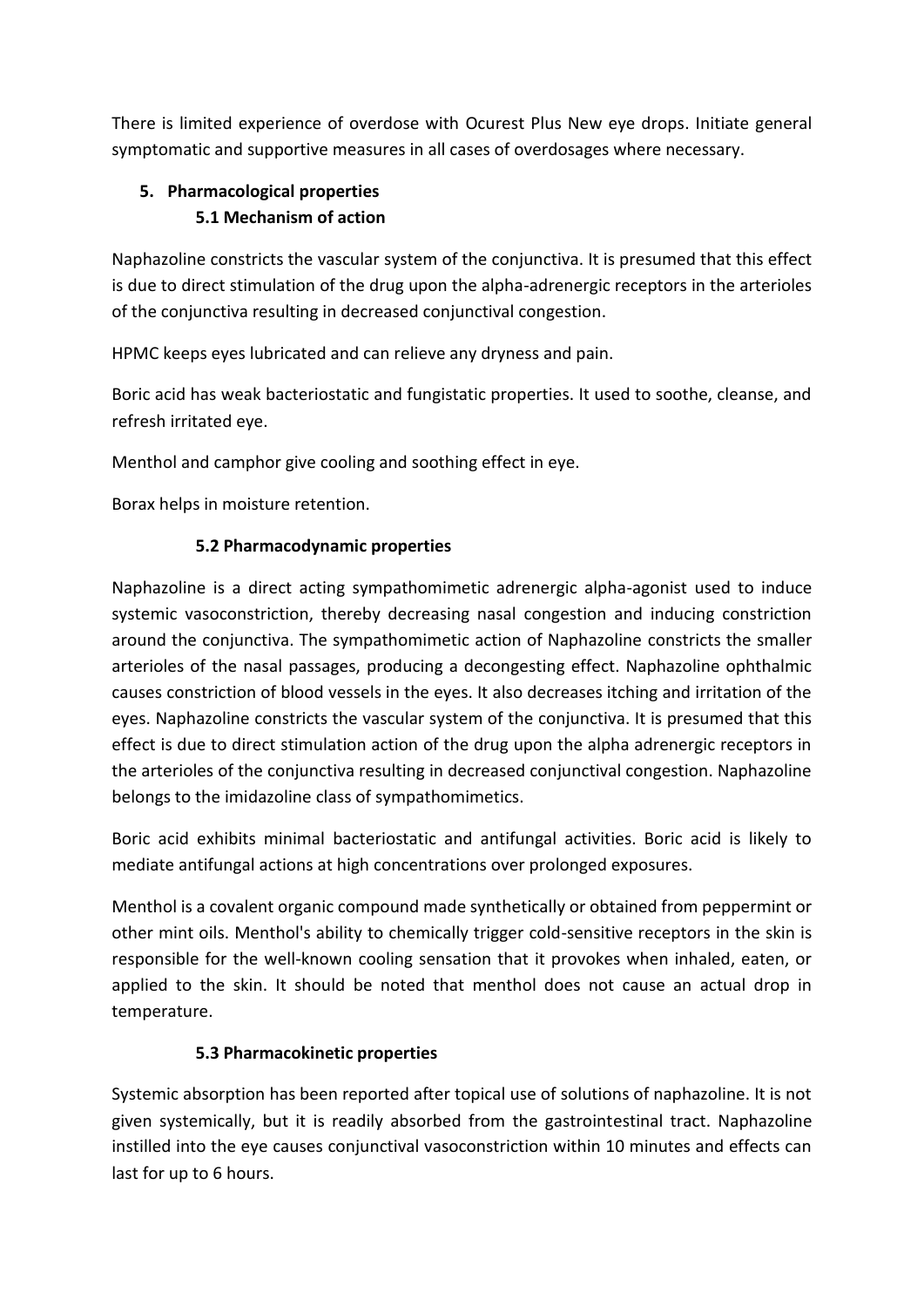Boric acid is absorbed from the gastrointestinal tract, from damaged skin, from wounds, and from mucous membranes. It does not readily penetrate intact skin. About 50% of the amount absorbed is excreted in the urine within 24 hours and most of the remainder is excreted within 96 hours of ingestion.

After absorption, menthol is excreted in the urine and bile as a glucuronide.

Camphor is readily absorbed from all administration sites. It is hydroxylated in the liver to yield hydroxy camphor metabolites which are then conjugated with glucuronic acid and excreted in the urine. Camphor crosses the placenta.

## **6. Nonclinical properties**

# **6.1 Animal Toxicology or Pharmacology**

Not required.

## **7. Description**

|                           | Naphazoline hydrochloride                                            |  |
|---------------------------|----------------------------------------------------------------------|--|
| <b>Class</b>              | direct-acting sympathomimetic amine (Decongestant)                   |  |
| <b>Chemical Name</b>      | 2-(naphthalen-1-ylmethyl)-4,5-dihydro-1H-<br>imidazole;hydrochloride |  |
| <b>Structural formula</b> | $CI - H$                                                             |  |
| <b>Empirical formula</b>  | $C14H15ClN2$                                                         |  |
| <b>Molecular weight</b>   | 246.73 g/mol                                                         |  |

# **8. Pharmaceutical particulars 8.1 Incompatibilities**

There are no known incompatibilities.

## **8.2 Shelf-life**

24 months.

## **8.3 Packaging Information**

Ocurest plus New Eye Drops is available in 10ml vial.

## **8.4 Storage and handling instructions**